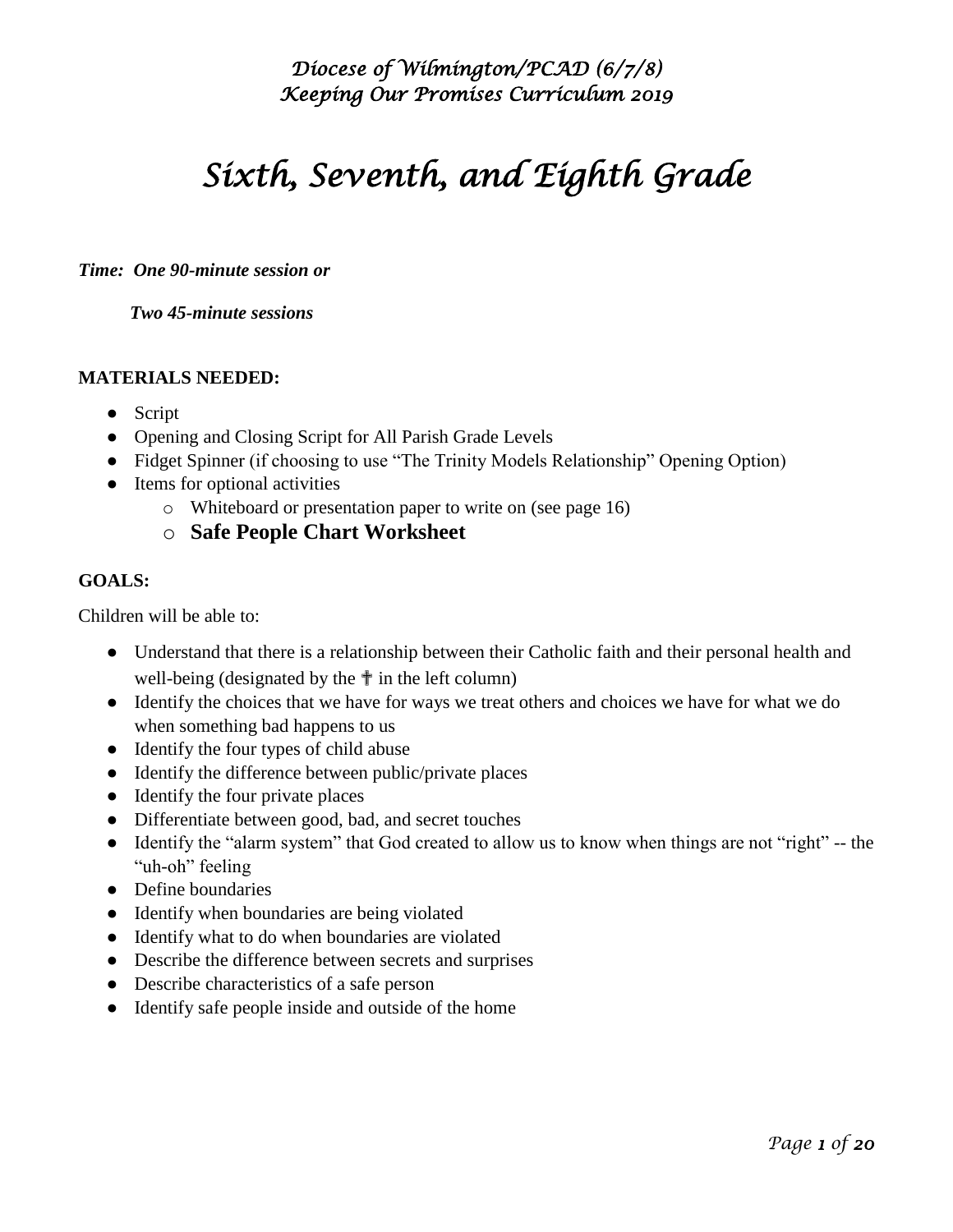## *Diocese of Wilmington/PCAD (6/7/8) Keeping Our Promises Curriculum 2019 Sixth, Seventh, and Eighth Grade Script*

| <i><b>Objectives</b></i> | Notes | Scrípt                                                                                                                                                                                                                                                                                                                          |
|--------------------------|-------|---------------------------------------------------------------------------------------------------------------------------------------------------------------------------------------------------------------------------------------------------------------------------------------------------------------------------------|
|                          |       | Let's take a deeper look at relationships. Relationships can be very<br>good. Can you give an instance where you have had a positive<br>relationship with someone or a group of people? [Examples: family,<br>your best friend, friends at school or camp]                                                                      |
|                          | ╉     | God created us to love, and God created relationships to be fruitful<br>and good. But, God also created us with the freedom to make our<br>own choices, and sometimes we mess up.                                                                                                                                               |
|                          |       | Has there been a time when you made a bad choice and said<br>something mean to someone in your family? When you have hurt<br>someone in a relationship, you say you are sorry and you make<br>amends with one another.                                                                                                          |
|                          |       | Sometimes, someone that you are in relationship with does<br>something to hurt you, and we are here today to talk about when<br>things go wrong in a relationship. Not like when you or someone<br>else said or did something mean to a friend or family member and<br>asked for forgiveness, but when someone really hurt you. |
|                          | ╋     | God never wants us to be hurt, and we are going to talk a little bit<br>more about this. It is important that you are aware that sometimes<br>adults hurt children and you need to know that there is something<br>you can do if you, or someone you know, encounters this.                                                     |
|                          |       | We are going to talk about being safe and what to do when things<br>that are not safe happen in our relationships.                                                                                                                                                                                                              |
| <b>Identify the four</b> |       | The first thing we are going to talk about is child abuse.                                                                                                                                                                                                                                                                      |
| types of child abuse     | ╋     | Before we go any further, we need to be clear. Child abuse is never<br>okay. It is never something God intended for children to experience<br>because it never properly conveys God's love and His desire for us<br>to experience love.                                                                                         |
|                          |       | So what is child abuse? Child abuse is when other people hurt<br>children and their bodies.                                                                                                                                                                                                                                     |
|                          |       | You might be thinking: "Why do we need to talk about child abuse?<br>Aren't we too old for this?"                                                                                                                                                                                                                               |
|                          |       | Unfortunately, child abuse happens to young people of all ages.                                                                                                                                                                                                                                                                 |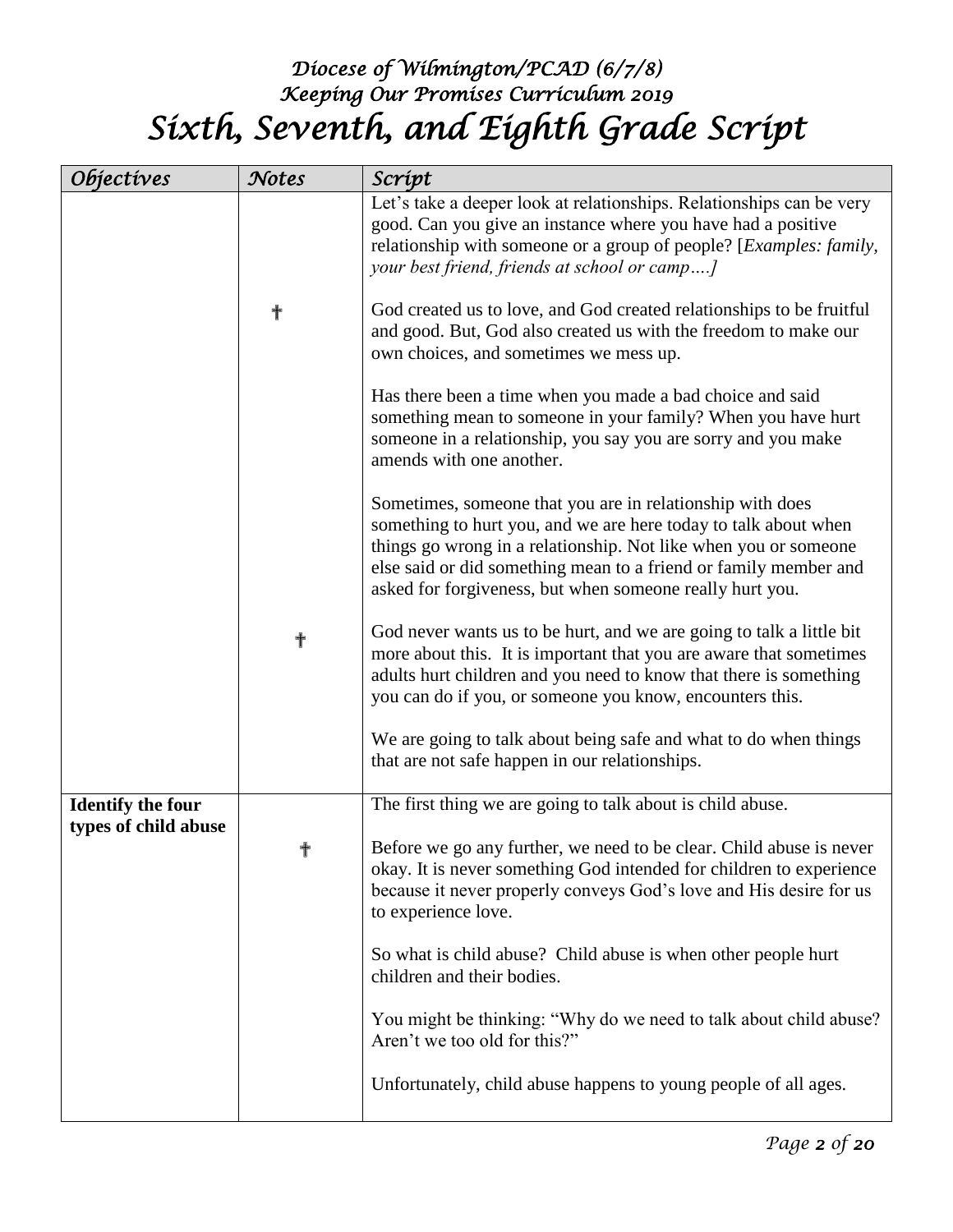| <i><b>Objectives</b></i> | Notes | Scrípt                                                                                                                                                                                                                                                                                                                                                                                                                                            |
|--------------------------|-------|---------------------------------------------------------------------------------------------------------------------------------------------------------------------------------------------------------------------------------------------------------------------------------------------------------------------------------------------------------------------------------------------------------------------------------------------------|
|                          |       | As children get older, sometimes it is harder for them to tell<br>someone when abuse is occurring.                                                                                                                                                                                                                                                                                                                                                |
|                          |       | Children are often not sure if something really is abusive or not.                                                                                                                                                                                                                                                                                                                                                                                |
|                          |       | Does anyone know how many types of child abuse there are?<br>Four, right!                                                                                                                                                                                                                                                                                                                                                                         |
|                          |       | Can anyone name one? [Take answers until you have all four.<br>• Physical Abuse                                                                                                                                                                                                                                                                                                                                                                   |
|                          |       | Sexual Abuse<br>Emotional, Verbal or Mental Abuse (all mean the same)<br>Neglect]                                                                                                                                                                                                                                                                                                                                                                 |
|                          |       | Three of them, Physical Abuse, Emotional Abuse, and Neglect, are<br>committed by adults who are in charge of you.                                                                                                                                                                                                                                                                                                                                 |
|                          |       | Sexual Abuse can be committed by anyone; other kids or grown-<br>ups.                                                                                                                                                                                                                                                                                                                                                                             |
|                          |       | Let's start with EMOTIONAL ABUSE.                                                                                                                                                                                                                                                                                                                                                                                                                 |
|                          |       | This is when your caregivers say mean, hurtful things over<br>and over again.<br>• For example: "You are so stupid; I wish you were<br>never born; I hate you; you never do anything right."                                                                                                                                                                                                                                                      |
|                          |       | Emotional Abuse is not when a grown-up says things that<br>you do not like.<br>• For example: "Go clean your room; set the table; you<br>can't play a video game; you can't watch YouTube;<br>wear this outfit today." These are all appropriate<br>things for a grown-up to say to you, particularly your<br>parents or other adults in charge.                                                                                                  |
|                          |       | Emotional Abuse hurts you on the inside. What your<br>caregivers say affect how you think about yourself.<br>For example: If your grown-up tells you that you are<br>$\circ$<br>stupid all the time, you may start to think that about<br>yourself. And that is not okay.<br>God made each of us in His image. Would God say<br>$\circ$<br>"you are stupid" to you? Of course not! Which is<br>why it is not okay when someone says it repeatedly |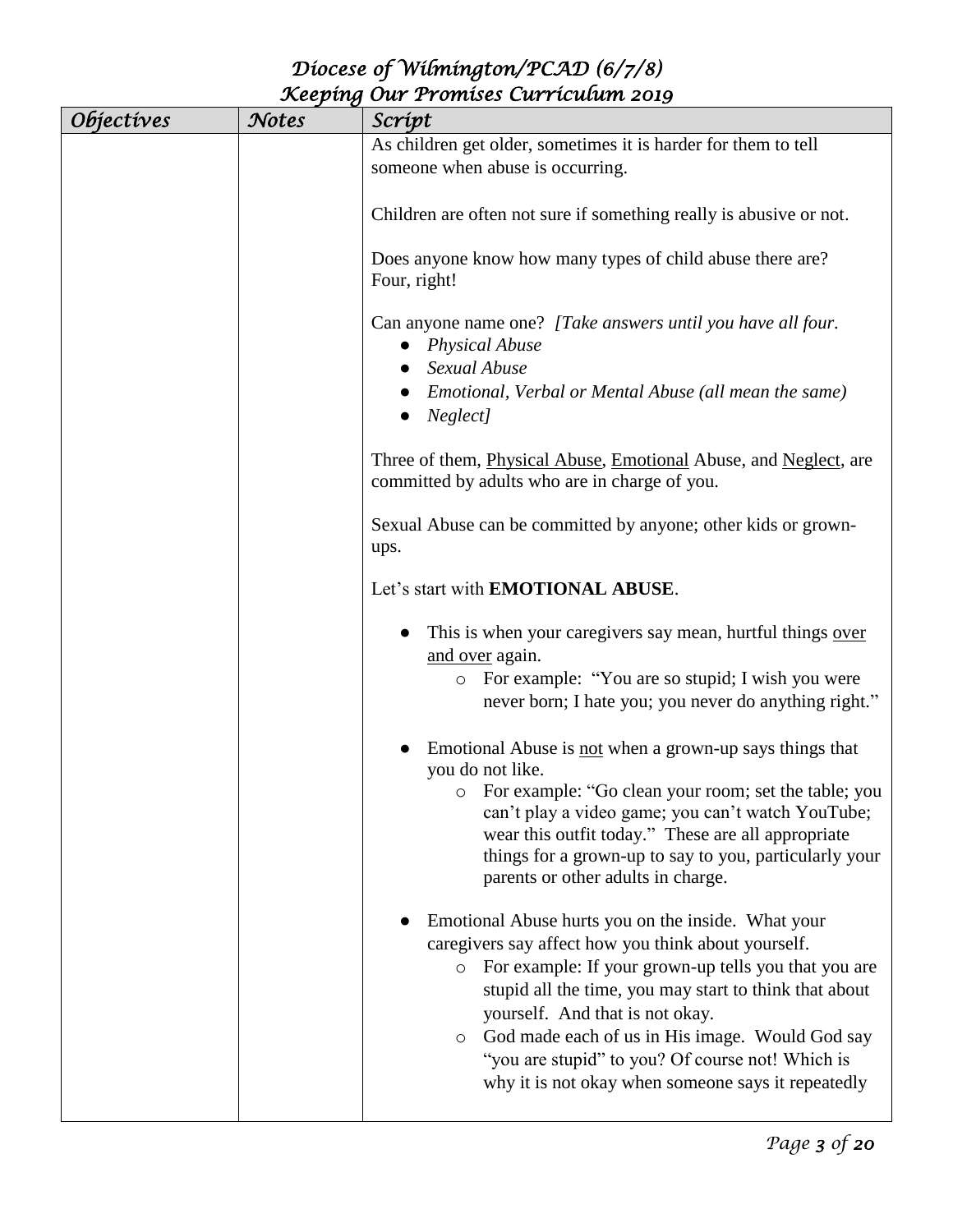| <i><b>Objectives</b></i> | Notes | Scrípt                                                                                                                                                                                                                  |
|--------------------------|-------|-------------------------------------------------------------------------------------------------------------------------------------------------------------------------------------------------------------------------|
|                          |       | to you, and why you should not say it to anyone else<br>either!                                                                                                                                                         |
|                          | ╉     | Does anyone have any questions about Emotional Abuse - what it<br>is, what it is not?                                                                                                                                   |
|                          |       | Next, we are going to talk about Physical Abuse.                                                                                                                                                                        |
|                          |       | <b>PHYSICAL ABUSE is:</b><br>Non-accidental physical injury that causes bruises, broken<br>bones, or black eyes.                                                                                                        |
|                          |       | There is a difference between abuse and punishment.                                                                                                                                                                     |
|                          |       | When you make a bad choice or do something wrong, you probably<br>will suffer a consequence, like no phone or video games for a week.<br>This is a punishment, not abuse.                                               |
|                          |       | Abuse is when someone hurts your body on purpose, leaving a<br>bruise or causing a broken bone, or giving a black eye.                                                                                                  |
|                          |       | Let's look at some examples:                                                                                                                                                                                            |
|                          |       | You get in trouble at school for talking back to the teacher. Your<br>teacher calls your dad. When you get home, you have a big fight<br>with him, he punches you and gives you a black eye.<br>Is this Physical Abuse? |
|                          |       | Yes – he caused an injury, gave you a black eye. This is abuse.                                                                                                                                                         |
|                          |       | You fight with your sister and slap her. Your mom sends you to<br>your room and takes away your phone, tablet, and Xbox.<br>Is this Physical Abuse?                                                                     |
|                          |       | $No$ – these are consequences for making a bad choice.                                                                                                                                                                  |
|                          |       | Are there any questions about the difference between abuse and<br>punishment?                                                                                                                                           |
|                          |       | So, now we will talk about Neglect.                                                                                                                                                                                     |
|                          |       |                                                                                                                                                                                                                         |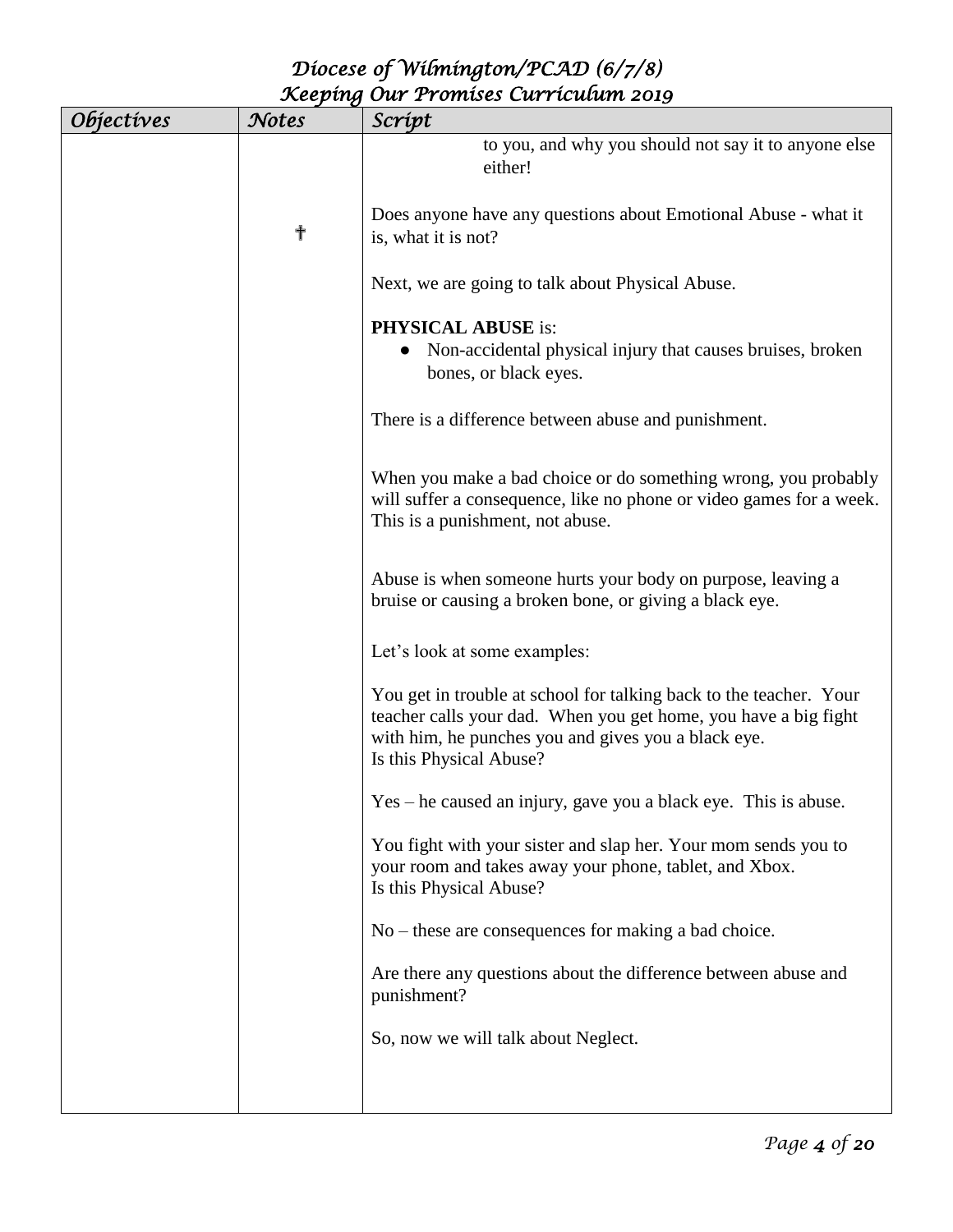| <i><b>Objectives</b></i> | Notes | Script                                                                                                                                                                                                                                                                                                                               |
|--------------------------|-------|--------------------------------------------------------------------------------------------------------------------------------------------------------------------------------------------------------------------------------------------------------------------------------------------------------------------------------------|
|                          |       | <b>NEGLECT</b> is:<br>When your caregivers do not give you the basic things you<br>need to be healthy or safe like food, clothing, or shelter.<br>It is also when a parent or caregiver does not feed a child on<br>$\bullet$<br>purpose. They hide or lock up the food.                                                             |
|                          |       | Neglect is not:<br>When you do not get a pair of shoes or expensive jeans you<br>want.<br>Or, when you do not get a snack or dessert every day, or do<br>not get to go out to dinner when you want to.                                                                                                                               |
|                          |       | These can be consequences for a bad choice or because of financial<br>choices your parents have to make. They are not, however,<br>examples of neglect.                                                                                                                                                                              |
|                          |       | In other words, neglect is not when you do not get what you want. It<br>is when you do not get what you need.                                                                                                                                                                                                                        |
|                          |       | Are there any questions about Neglect?                                                                                                                                                                                                                                                                                               |
|                          |       | Just to review, Emotional Abuse, Physical Abuse, and Neglect are<br>committed by adults who are in charge of you. The next thing we<br>are going to talk about, Sexual Abuse, can be committed by anyone.                                                                                                                            |
|                          |       | When we talk about Sexual Abuse, we are referring to anything<br>dealing with private places on a person's body.                                                                                                                                                                                                                     |
|                          |       | It could include:<br>• Someone talking about private places or talking about<br>your body in a way that makes you feel uncomfortable.<br>Someone taking pictures of your private places.<br>Someone showing you pictures of someone else's<br>private places.<br>Someone touching your private places for no good<br>reason.         |
|                          |       | So, here are some things I want you to remember:<br>There are two - and only two - reasons it is okay for<br>$\circ$<br>a grown-up to touch your private places: to keep you<br>clean or to keep you healthy. As you are getting<br>older, there are fewer and fewer reasons for someone<br>to touch or look at your private places. |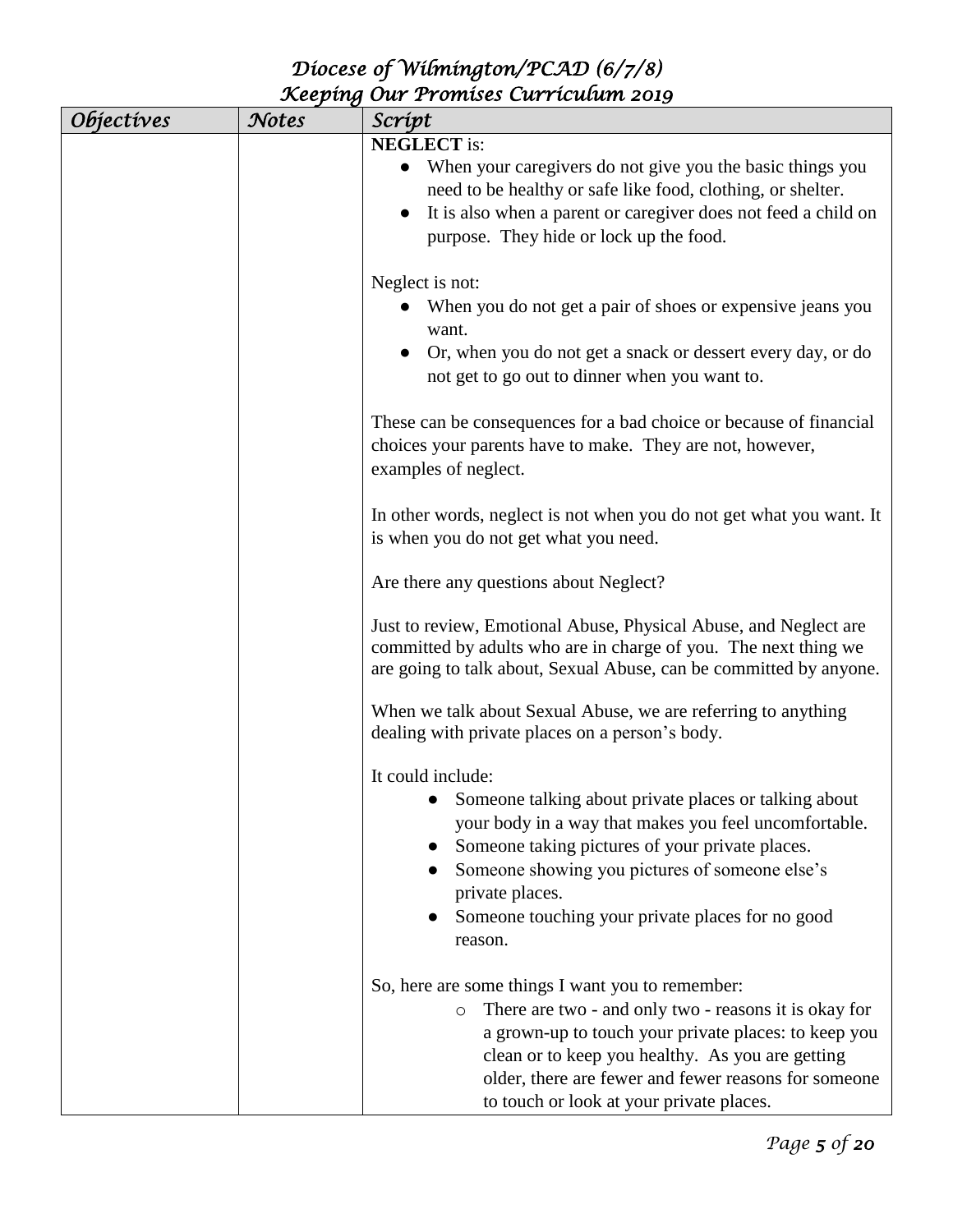| <i><b>Objectives</b></i> | Notes               | Scrípt                                                                                                                                                                                                                                                                                                                                                                                                                                                                                                                                                                                                                                                                                                                                                                                                                                                                                                                                                                                                                                                                                                                                      |
|--------------------------|---------------------|---------------------------------------------------------------------------------------------------------------------------------------------------------------------------------------------------------------------------------------------------------------------------------------------------------------------------------------------------------------------------------------------------------------------------------------------------------------------------------------------------------------------------------------------------------------------------------------------------------------------------------------------------------------------------------------------------------------------------------------------------------------------------------------------------------------------------------------------------------------------------------------------------------------------------------------------------------------------------------------------------------------------------------------------------------------------------------------------------------------------------------------------|
|                          |                     | Anyone can sexually abuse another person. It is not<br>$\circ$<br>just grown-ups, but kids, too, can do sexually<br>abusive things.<br>You should not touch anyone else's private places,<br>$\circ$<br>and no one should ask or force you to touch theirs.<br>If <u>anyone</u> - another child, teenager or grown-up -<br>$\circ$<br>touches your private places for no good reason, asks<br>you to touch theirs, takes pictures of your naked<br>body, or shows you pictures of someone else's naked<br>body, you must tell a safe grown-up.                                                                                                                                                                                                                                                                                                                                                                                                                                                                                                                                                                                              |
|                          | Never Ever<br>Rules | There are two "Never Ever" Rules<br>Abuse is never ever okay.<br>Abuse is never ever your fault.                                                                                                                                                                                                                                                                                                                                                                                                                                                                                                                                                                                                                                                                                                                                                                                                                                                                                                                                                                                                                                            |
|                          |                     | When young people are abused, they often blame themselves. They<br>believe they did something wrong or caused the abuse.<br>This is not true. There is nothing you can do or say that would<br>make it okay for someone to hurt you in any of the ways we talked<br>about.<br>[Ask the children the following questions.]<br>What if the abuse happened five years ago and you never<br>told, is it your fault then?<br>$No - it$ is never your fault. No matter how long it<br>$\circ$<br>takes to get the courage to tell, it is never your fault.<br>What if someone touched your private places and you didn't<br>say "no", is it your fault?<br>$\circ$ No – it is never your fault. Whether you say no or<br>not, it is never your fault. Most times, young people<br>do not say "no" because they are afraid.<br>What if you met someone you knew you were not supposed<br>to meet, and they touched or hurt you? Is it your fault?<br>$\circ$ No – it is never your fault. Even if you made a bad<br>choice and met someone you were not supposed to<br>meet, it is not your fault. NO ONE has the right to<br>hurt you in any way. |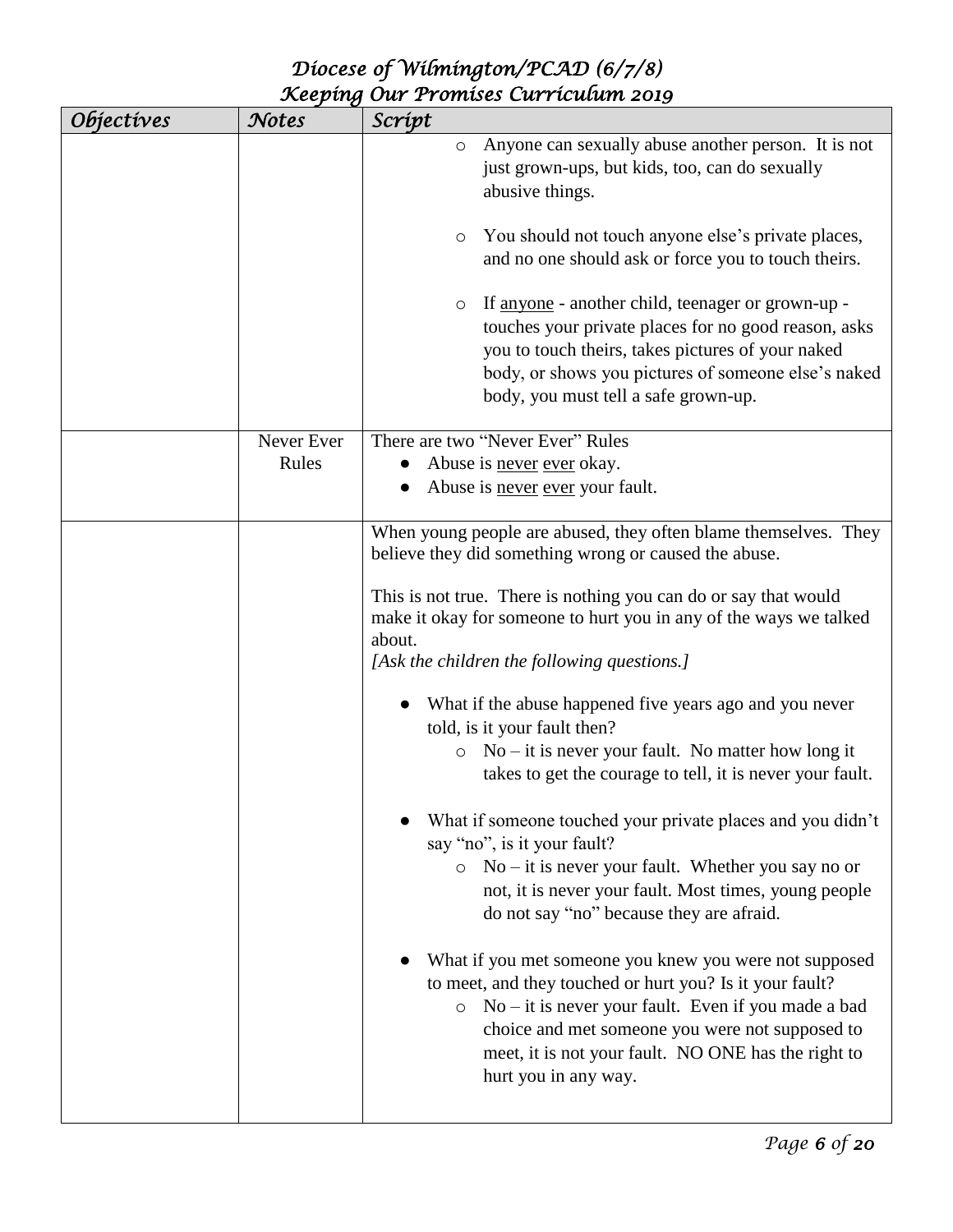| <i>Objectives</i>                                                     | Notes | Scrípt                                                                                                                                                                                                                                                                                                                                                                                                                                                                                                                                                                                                                                                                                                                   |
|-----------------------------------------------------------------------|-------|--------------------------------------------------------------------------------------------------------------------------------------------------------------------------------------------------------------------------------------------------------------------------------------------------------------------------------------------------------------------------------------------------------------------------------------------------------------------------------------------------------------------------------------------------------------------------------------------------------------------------------------------------------------------------------------------------------------------------|
|                                                                       | ╋     | What if you take a gift from the person who hurt you? Is it<br>your fault?<br>$No - it$ is never your fault. Even if you accepted a<br>$\circ$<br>gift, it is not your fault. Accepting the gift does not<br>make the abuse your fault NO ONE has the right to<br>hurt you in any way.<br>God does not want us to be hurt! Our faith teaches that God is love.<br>Abuse is not love. Abuse is the opposite of love, and God does not<br>want anyone to experience abuse.                                                                                                                                                                                                                                                 |
| <b>Identify the</b><br>difference between<br>public/private<br>places | ╋     | If you have heard a presentation like this when you were younger,<br>you may remember that we talked about how our bodies are a gift<br>from God, and, as you probably remember, that we have private<br>places on our bodies.<br>Does anyone remember how many private places we all have on our<br>bodies?<br>[Note: If a child says all our places are private say:<br>"That's a very good point! We have the right to decide who gets to<br>touch us and how they touch us." So, if I do not want a kiss or hug<br>from my uncle, it is okay to say "no thanks, Uncle Joe, I don't feel<br>like a hug today."<br>But there are places on our bodies that are so special we call them<br>private places.<br><b>OR</b> |
| <b>Identify the four</b><br>private places                            |       | If child says: "Boys have three, and girls have four" (or some<br>variation of this concept), say: "You know, many people think that,<br>but boys and girls have the same private places."]<br>Everyone has four private places on their bodies.<br>Whether you are a boy, girl, adult, or child you have four private<br>places.<br>The first is your mouth, the second is your chest. The third and<br>fourth are areas covered by your underwear.                                                                                                                                                                                                                                                                     |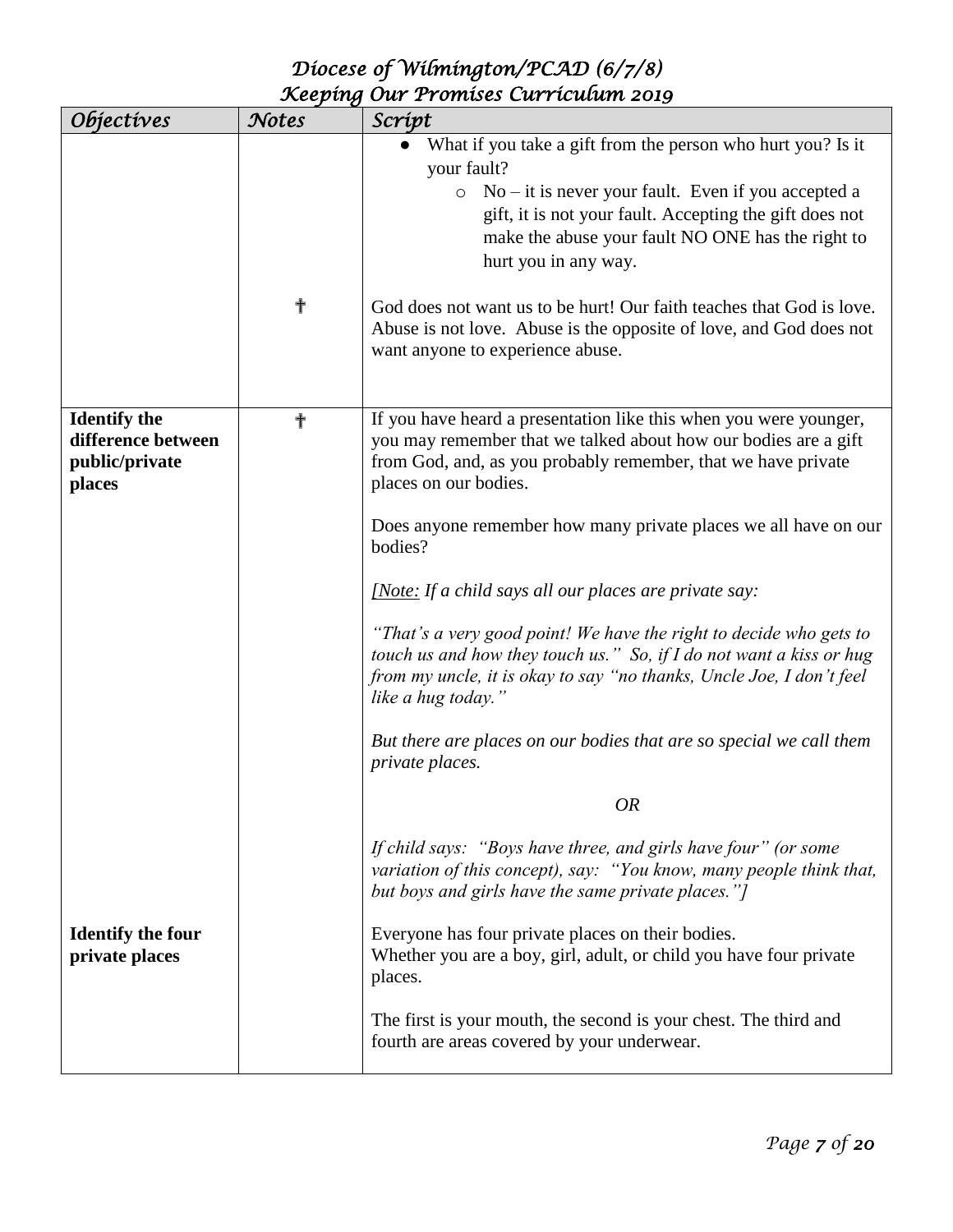| <i><b>Objectives</b></i>                 | Notes | Scrípt                                                                                                                                                                                                         |
|------------------------------------------|-------|----------------------------------------------------------------------------------------------------------------------------------------------------------------------------------------------------------------|
|                                          |       | Your mouth is a private place because you get to decide who you<br>kiss and who gives you kisses. You also decide what goes in your<br>mouth.                                                                  |
| <b>Private Places</b>                    |       | There are two very important rules regarding your private places.                                                                                                                                              |
| <b>Rules</b>                             |       | Do you know what they are?                                                                                                                                                                                     |
|                                          |       | 1. No one should touch your private places.                                                                                                                                                                    |
|                                          |       | 2. You should not touch anyone else's private places.                                                                                                                                                          |
|                                          |       | However, there are two reasons that it may be okay for someone to<br>touch or look at your private places, only two.                                                                                           |
|                                          |       | Does anyone remember what the two reasons it would be okay for<br>someone to look at or touch your body?                                                                                                       |
|                                          |       | One reason is to keep you clean.                                                                                                                                                                               |
|                                          |       | When you were a baby, and someone changed your diaper, that<br>person did that to keep you clean.                                                                                                              |
|                                          |       | As you get older, there would be fewer and fewer times when<br>someone would have to touch your private places in order to help<br>you stay clean.                                                             |
|                                          |       | An example might be if you broke a bone and had a cast. You<br>might not be able to wash yourself, and you would need help.                                                                                    |
|                                          |       | The second reason it may be okay for someone to touch or look at<br>your private places is to keep you healthy. Many of you go for well-<br>visits with your pediatrician and are probably familiar with this. |
| <b>Differentiate</b>                     |       | Now that we have reviewed our bodies, let's talk about touches.                                                                                                                                                |
| between good, bad,<br>and secret touches |       | Can anyone name them?                                                                                                                                                                                          |
|                                          |       | There are three kinds of touches: good touches, bad touches, and<br>secret touches.                                                                                                                            |
|                                          |       | Good touches are touches that make us happy. These are touches<br>that we do not mind giving to people or people giving to us.                                                                                 |
|                                          |       | Can you name a touch you like to give or get?<br>[Get three examples. Examples could include hugs, kisses, high<br>fives, pats on the back, tickles or holding hands]                                          |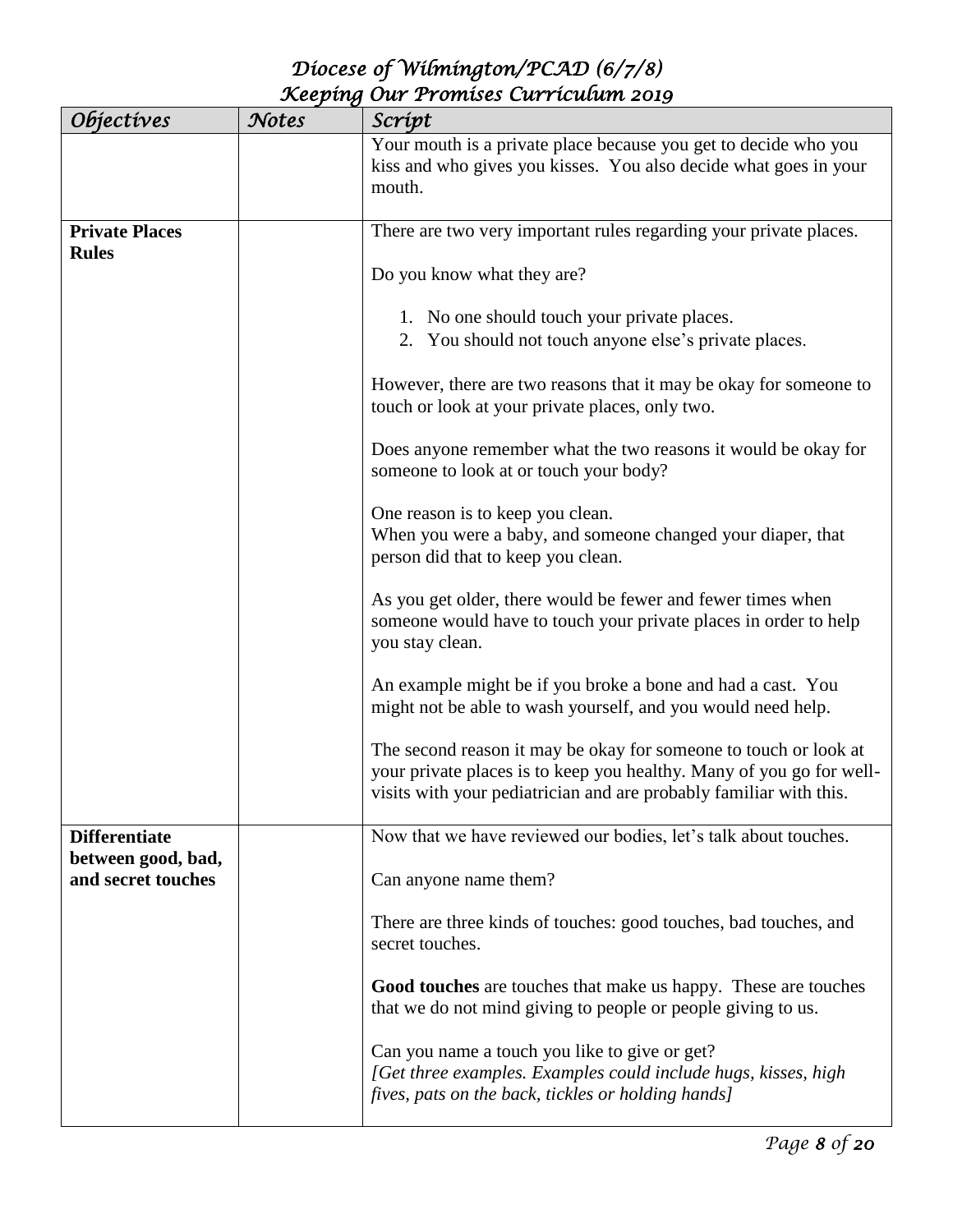| <i><b>Objectives</b></i> | Notes | Scrípt                                                                                                                                                                                                                                                     |
|--------------------------|-------|------------------------------------------------------------------------------------------------------------------------------------------------------------------------------------------------------------------------------------------------------------|
|                          |       | There are also bad touches.                                                                                                                                                                                                                                |
|                          |       | <b>Bad touches</b> are touches that may hurt us. They are any touches<br>that we do not want to give to someone or we do not want someone<br>giving to us.                                                                                                 |
|                          |       | Can you name a touch you do not like to get and should not give?<br>[Get three examples. Examples could include hitting, kicking,<br>biting, punching.]                                                                                                    |
|                          |       | You can decide which touch is a good touch and which is a bad<br>touch. You can even change your mind about a touch.                                                                                                                                       |
|                          |       | The next type of touch we are going to talk about is called a secret<br>touch.                                                                                                                                                                             |
|                          |       | A secret touch is any touch someone tells you to keep secret.                                                                                                                                                                                              |
|                          |       | A secret touch could be if someone touches your private places or<br>wants you to touch their private places and does not want you to tell<br>anyone.                                                                                                      |
|                          |       | Does anyone remember what kind of abuse this is?<br>That's right. This is Sexual Abuse.                                                                                                                                                                    |
|                          |       | A secret touch could also be if someone hit you so hard, you had a<br>bruise on your body and that person said, "You better not tell!"                                                                                                                     |
|                          |       | Does anyone remember what kind of abuse this is?<br>Yes! A secret touch that leaves a bruise is Physical Abuse.                                                                                                                                            |
|                          |       | Here is a tricky one: what if an adult hurts a young person and does<br>not say not to tell anyone, but the young person intuitively knows<br>that the adult does not want he or she to tell - is that a secret touch?<br>Yes! That counts as secret, too! |
| Define personal<br>space |       | While we are talking about our bodies and touches it is important to<br>talk about boundaries. Who can tell me what a boundary is?                                                                                                                         |
|                          |       | We often think about personal space when we think of boundaries.<br>A boundary defines an area. Many of you have fences in your yard<br>- that defines where your yard starts and ends.                                                                    |
|                          |       | <b>Personal Boundaries</b> are similar. They are limits we set with other<br>people. Boundaries show other people what we find acceptable and<br>what we do not.                                                                                           |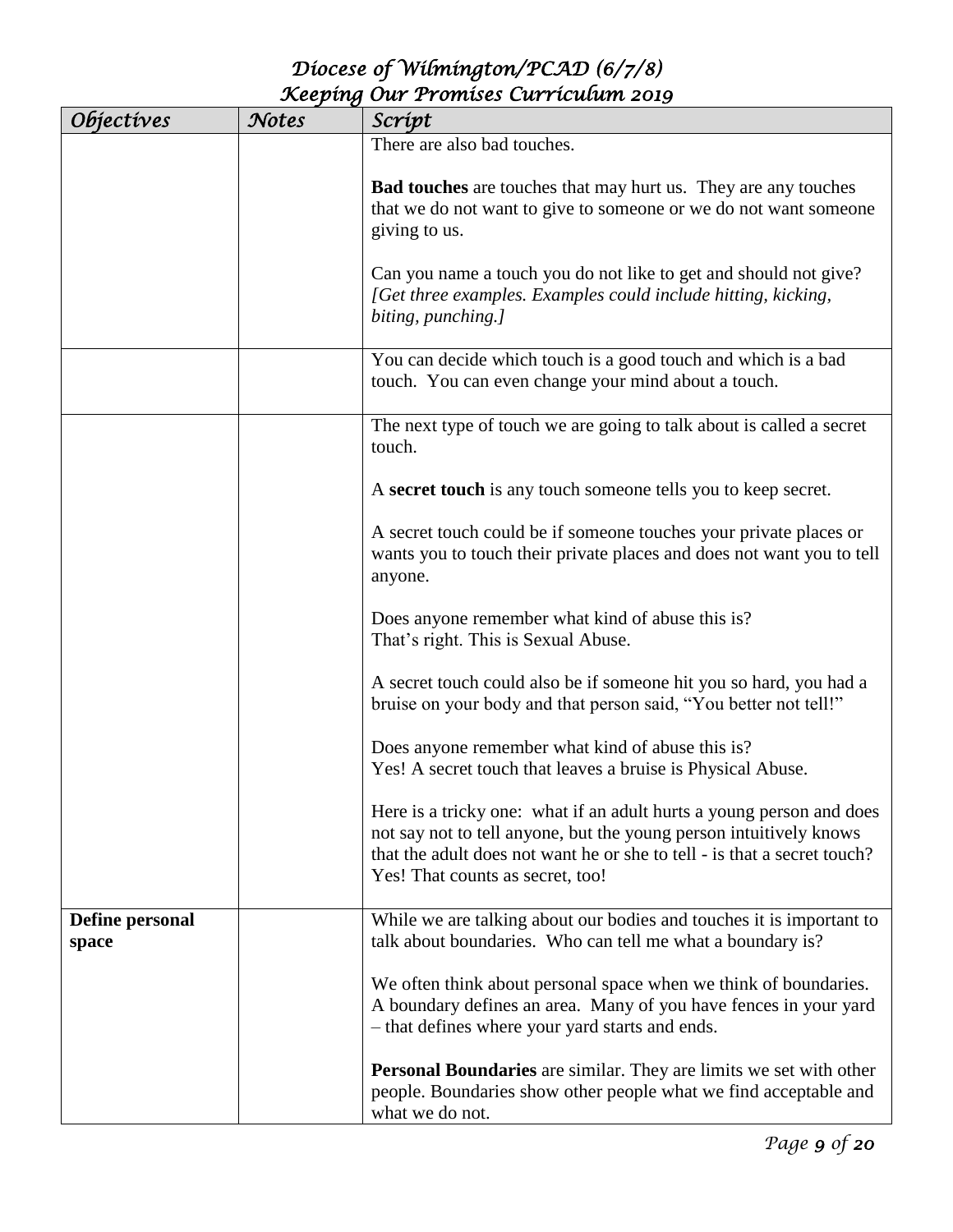| Objectives                                               | Notes | Scrípt                                                                                                                                                                                                                                                                         |
|----------------------------------------------------------|-------|--------------------------------------------------------------------------------------------------------------------------------------------------------------------------------------------------------------------------------------------------------------------------------|
|                                                          |       | They also vary from person to person.                                                                                                                                                                                                                                          |
|                                                          |       | Let's talk about personal space.                                                                                                                                                                                                                                               |
|                                                          |       | <b>Personal Space</b> is a space around us that we do not want anyone to<br>enter without permission - a space between us and someone or<br>something else that allows us to feel comfortable and safe.                                                                        |
|                                                          |       | This space is different for each of us and is different depending on<br>who or what we are near.                                                                                                                                                                               |
|                                                          |       | What do you do when someone invades your Personal Space? [Take<br>answers]                                                                                                                                                                                                     |
| <b>Identify when</b><br>boundaries are<br>being violated |       | You can say to the person, "You are too close", or you can step<br>back. Or you could do both. If the person continues after you have<br>said, "You are too close," you can walk away or go to an adult for<br>help.                                                           |
|                                                          |       | So, that is Personal Space. There are other kinds of boundaries, too.                                                                                                                                                                                                          |
|                                                          |       | Let's talk about Emotional Boundaries.                                                                                                                                                                                                                                         |
|                                                          |       | <b>Emotional Boundaries</b> involve your thoughts and feelings. It is<br>how much personal information one shares with others based on the<br>relationship. For example, you share more information with your<br>best friend than you do with the person in line at the store. |
|                                                          |       | Another type of boundaries is Social Boundaries.                                                                                                                                                                                                                               |
|                                                          |       | Social Boundaries are established rules about how people are<br>supposed to interact with one another.                                                                                                                                                                         |
|                                                          |       | For example: Not belching in public or giving your seat to an older<br>person. Your grandparents may call these "good manners"! They<br>are also called Social Boundaries!                                                                                                     |
|                                                          |       | Let's go over a few examples. You tell me if boundaries are being<br>violated or respected.                                                                                                                                                                                    |
|                                                          |       | Getting permission before you touch someone<br>Hitting someone                                                                                                                                                                                                                 |
|                                                          |       | Asking before taking someone's phone or tablet<br>Touching someone's private place                                                                                                                                                                                             |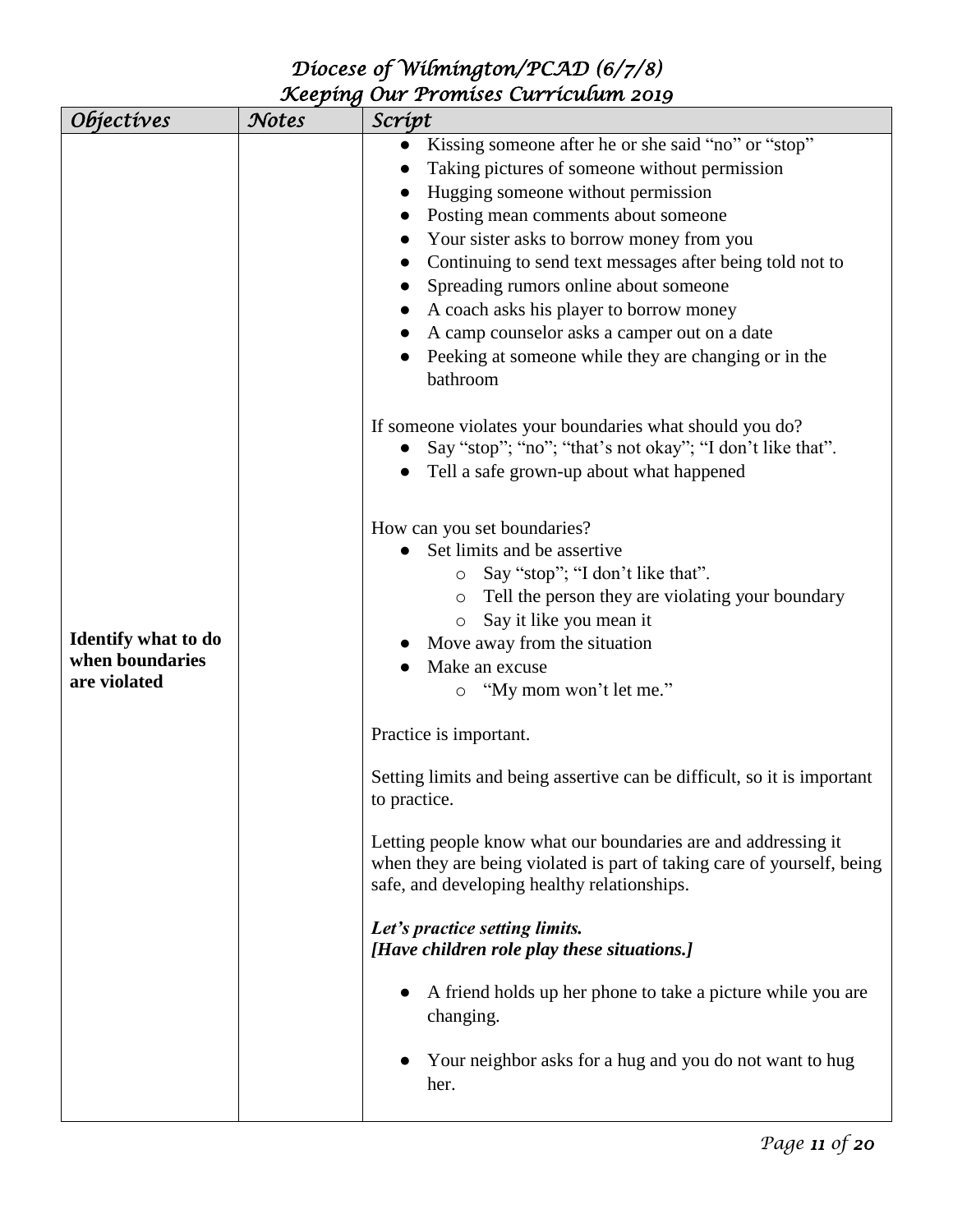| <i><b>Objectives</b></i>                  | Notes                                             | Scrípt                                                                                                                                                                                                                                                        |
|-------------------------------------------|---------------------------------------------------|---------------------------------------------------------------------------------------------------------------------------------------------------------------------------------------------------------------------------------------------------------------|
|                                           |                                                   | Someone wants to borrow your tablet and you do not want<br>to loan it to anyone.                                                                                                                                                                              |
|                                           |                                                   | You have been chatting online with someone. This person<br>wants to meet you in person. You do not want to.                                                                                                                                                   |
|                                           |                                                   | Someone sends you a picture of another student without<br>clothes on, and he or she wants you to forward it.                                                                                                                                                  |
|                                           |                                                   | You receive a text message from a man that works with your<br>dad. The text message says, "I like your new haircut, it<br>makes you look older."                                                                                                              |
|                                           |                                                   | A camp counselor asks you to come over on Saturday to<br>watch a movie.                                                                                                                                                                                       |
|                                           |                                                   | A group of friends are going to go to the park to drink<br>alcohol they got from their parents' stashes. They want you<br>to come, and you say, "No thanks." They continue to ask<br>you to come.                                                             |
| <b>Describe the</b><br>difference between |                                                   | Sometimes when people knowingly violate a boundary, they ask<br>you to keep it a secret.                                                                                                                                                                      |
| secrets and<br>surprises                  |                                                   | What is a <b>secret</b> ?<br>Something you should not tell.<br>Is there a difference between a secret and a surprise? Yes                                                                                                                                     |
|                                           |                                                   | <b>Surprises</b> are things that you keep to yourself for a short time and<br>that make you smile, feel happy. It is about something exciting or<br>something for which you are waiting to happen. Surprises are<br>things you do not mind having or keeping. |
|                                           |                                                   | What are some examples of surprises?<br>[Get two or three examples.]                                                                                                                                                                                          |
|                                           | Write a list on<br>the board or<br>large piece of | Secrets are often things that make people feel sad, scared, worried,<br>hurt, or uncomfortable. Secrets are often never to be told. When<br>someone asks or tells you to keep a secret and it is hurting you or<br>someone else, you must tell a safe adult.  |
|                                           | paper                                             | As you get older, it might be hard not to tell a secret, even when you<br>know you should.                                                                                                                                                                    |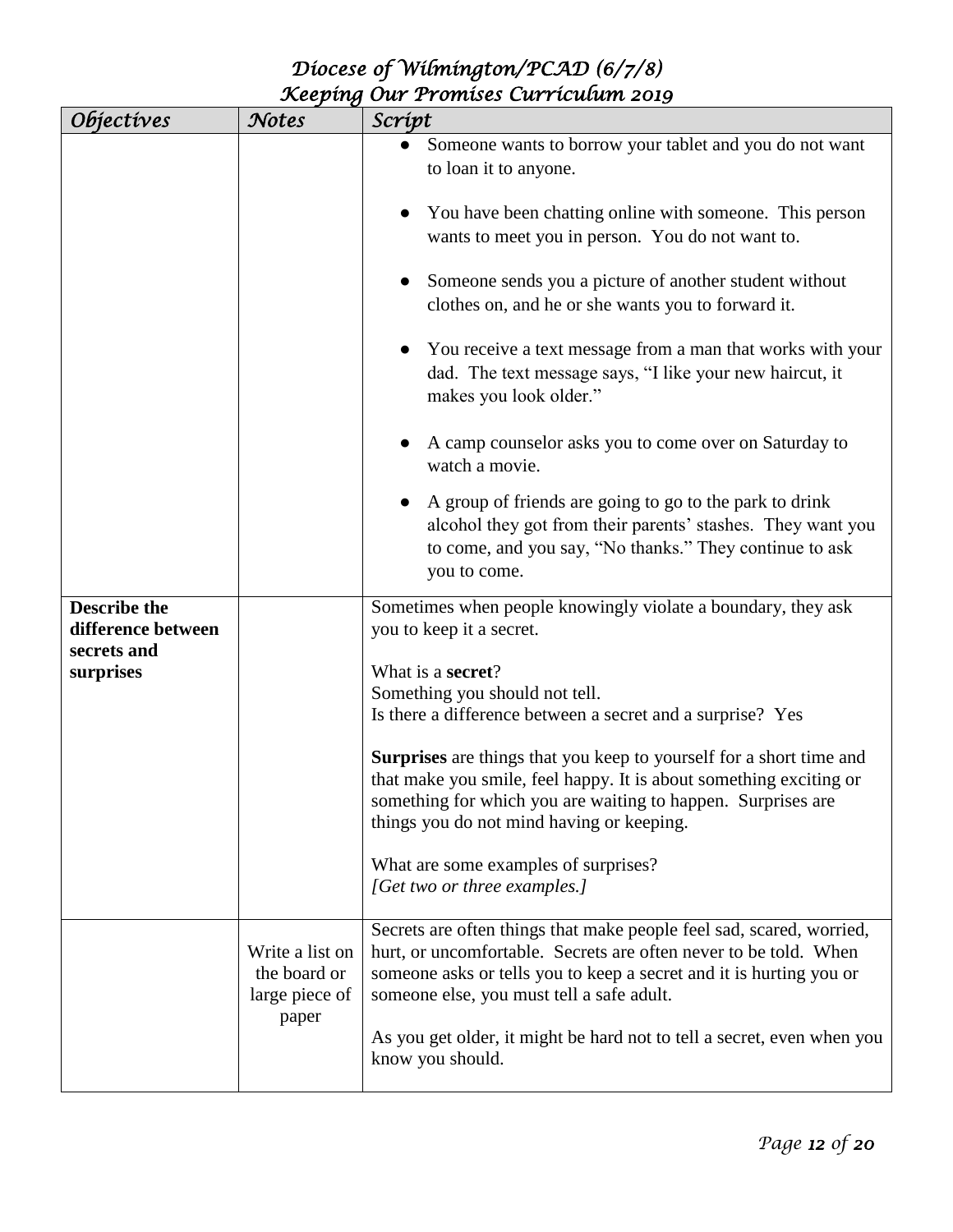| <i><b>Objectives</b></i> | Notes | Scrípt                                                                                                                                 |
|--------------------------|-------|----------------------------------------------------------------------------------------------------------------------------------------|
|                          |       | Why might young people not want to tell about secrets? [Write list]                                                                    |
|                          |       | on board or paper, making sure to include the following:                                                                               |
|                          |       |                                                                                                                                        |
|                          |       | Fear of getting someone in trouble; including themselves                                                                               |
|                          |       | Fear of making the situation worse                                                                                                     |
|                          |       | Fear of getting the person who is doing the hurting in                                                                                 |
|                          |       | trouble                                                                                                                                |
|                          |       | Fear of that person not liking them $-$                                                                                                |
|                          |       | $\circ$ If they tell about a friend being hurt or doing                                                                                |
|                          |       | something dangerous                                                                                                                    |
|                          |       | Sometimes being afraid the person hurting them will<br>$\circ$                                                                         |
|                          |       | not like/love them anymore                                                                                                             |
|                          |       | Embarrassed to say what happened to them                                                                                               |
|                          |       | Guilty or ashamed that they did something that was wrong.                                                                              |
|                          |       | Example: sending a picture of themselves or going with<br>someone they were not supposed to]                                           |
|                          |       |                                                                                                                                        |
|                          |       | It is hard to tell when you or someone you know is being hurt or                                                                       |
|                          |       | doing something dangerous. BUT it is very important to be brave                                                                        |
|                          |       | and tell. Not telling could lead to things that are worse.                                                                             |
|                          |       |                                                                                                                                        |
|                          |       | When someone violates our boundaries, gives a secret touch, or tells                                                                   |
|                          |       | or asks us to keep a secret, how do we feel?<br>[Answer will vary: mad, sad, scared                                                    |
|                          |       | Validate all reasonable answers.]                                                                                                      |
|                          |       |                                                                                                                                        |
|                          | ╋     | Has anyone ever heard of the "uh-oh" feeling?                                                                                          |
|                          |       |                                                                                                                                        |
|                          |       | What is that? God created us to have an "uh-oh" feeling so we know                                                                     |
|                          |       | when something is not right and we can do something. Our feelings<br>are gifts from God, and we have to know how to interpret them and |
|                          |       | use them.                                                                                                                              |
|                          |       |                                                                                                                                        |
|                          |       | That "uh-oh" feeling can be described by some people as getting a                                                                      |
|                          |       | "butterflies in your stomach" feeling.                                                                                                 |
|                          |       |                                                                                                                                        |
|                          |       | Sometimes your heart beats fast, and you get hot. These are all<br>ways your body is telling you something is wrong, and you need      |
|                          |       | help.                                                                                                                                  |
|                          |       |                                                                                                                                        |
|                          |       | This is your body's way of telling you, you are in danger.                                                                             |
|                          |       |                                                                                                                                        |
|                          |       | When you get the "uh-oh" feeling, it is important to listen to your                                                                    |
|                          |       | body and trust that feeling. It is time to pause, decide what to do                                                                    |
|                          |       | and talk to someone. It is why God created us to have feelings.                                                                        |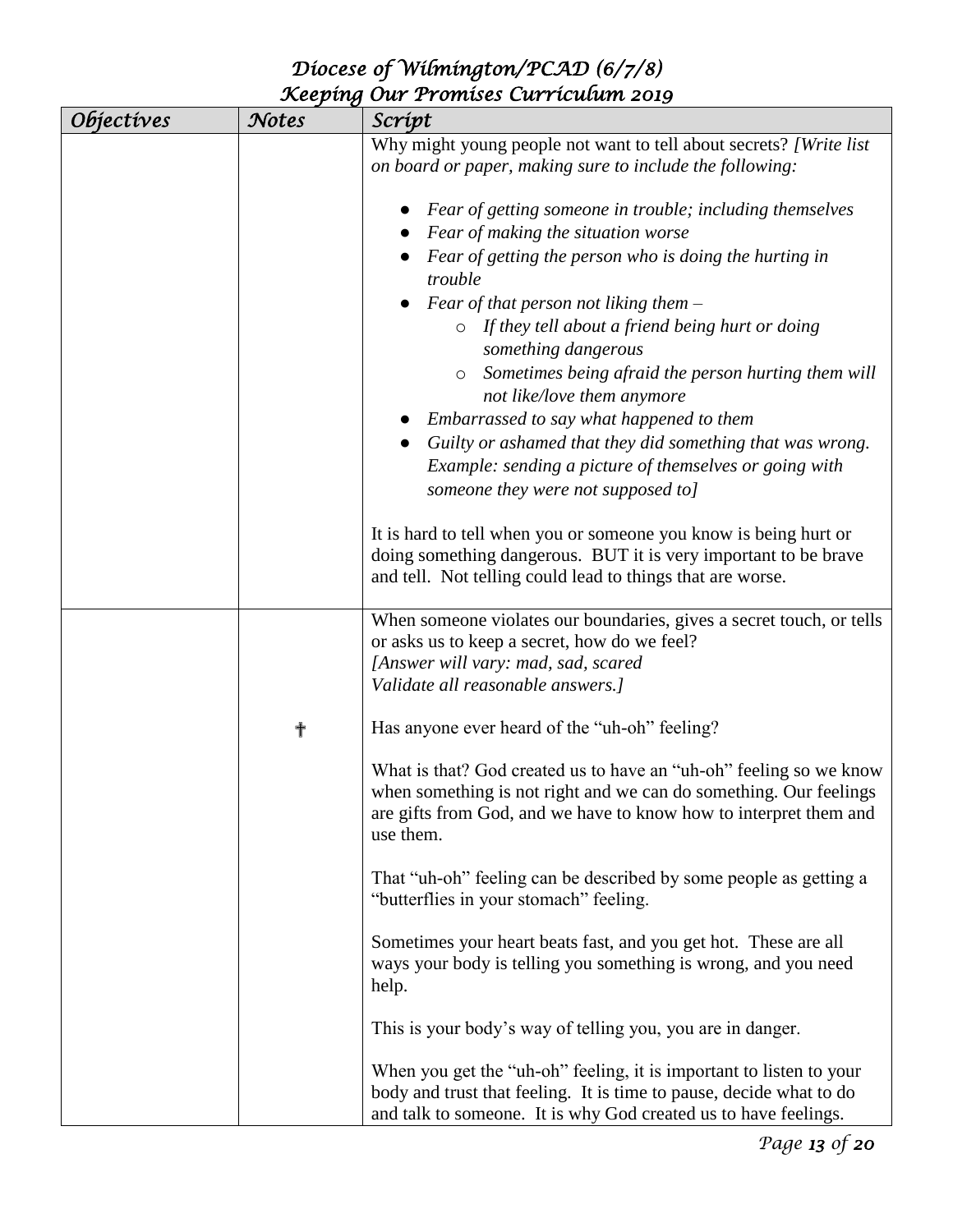| <i><b>Objectives</b></i>                              | Notes                     | Scrípt                                                                                                                                                                                                                                                                                  |
|-------------------------------------------------------|---------------------------|-----------------------------------------------------------------------------------------------------------------------------------------------------------------------------------------------------------------------------------------------------------------------------------------|
|                                                       |                           | You might decide you need to get away or out of the situation or<br>say, "don't do that", or get a safe adult.                                                                                                                                                                          |
|                                                       |                           | Ignoring your "uh-oh" feeling is not usually a good idea.                                                                                                                                                                                                                               |
|                                                       |                           | When are some instances when you might get an "uh-oh" feeling?<br>[Ask for and discuss three examples.]                                                                                                                                                                                 |
| <b>Describe</b><br>characteristics of a<br>safe adult |                           | We have talked a lot today about telling a safe adult. Who knows<br>what a safe adult is?                                                                                                                                                                                               |
|                                                       |                           | Safe adults or persons are adults that you know, feel safe with, and<br>trust.                                                                                                                                                                                                          |
|                                                       |                           | Safe adults are people that:<br>help you<br>listen to you<br>take care of you<br>do not hurt you<br>respect your body<br>respect your personal space<br>set limits<br>do not ask you to keep secrets, especially from other safe<br>people<br>do not threaten to hurt you<br>set limits |
|                                                       | Activity                  | You can have safe adults at home and other places like at school,<br>church, camp, clubs or aftercare.                                                                                                                                                                                  |
|                                                       | <b>Safe People</b>        |                                                                                                                                                                                                                                                                                         |
|                                                       | <b>Chart</b><br>Worksheet | [Distribute the Safe People Chart Worksheet.]                                                                                                                                                                                                                                           |
|                                                       |                           | The chart lists a few examples of some important behaviors that a<br>safe adult should display. Fill in the first column with names of safe<br>people in and outside of your family. Then put a check mark in                                                                           |
| <b>Identify a safe</b>                                |                           | every box that describes that adult.<br>Remember, people on your lists should:                                                                                                                                                                                                          |
| person inside and                                     |                           | Be someone who has the power and ability to help you                                                                                                                                                                                                                                    |
| outside of the home                                   |                           | Be an adult                                                                                                                                                                                                                                                                             |
|                                                       |                           | Have at least four checks. If a person does not have four<br>checks, consider putting someone else on the list instead.                                                                                                                                                                 |
|                                                       |                           | Remember                                                                                                                                                                                                                                                                                |
|                                                       |                           | YOU are the one who decides who your safe people are                                                                                                                                                                                                                                    |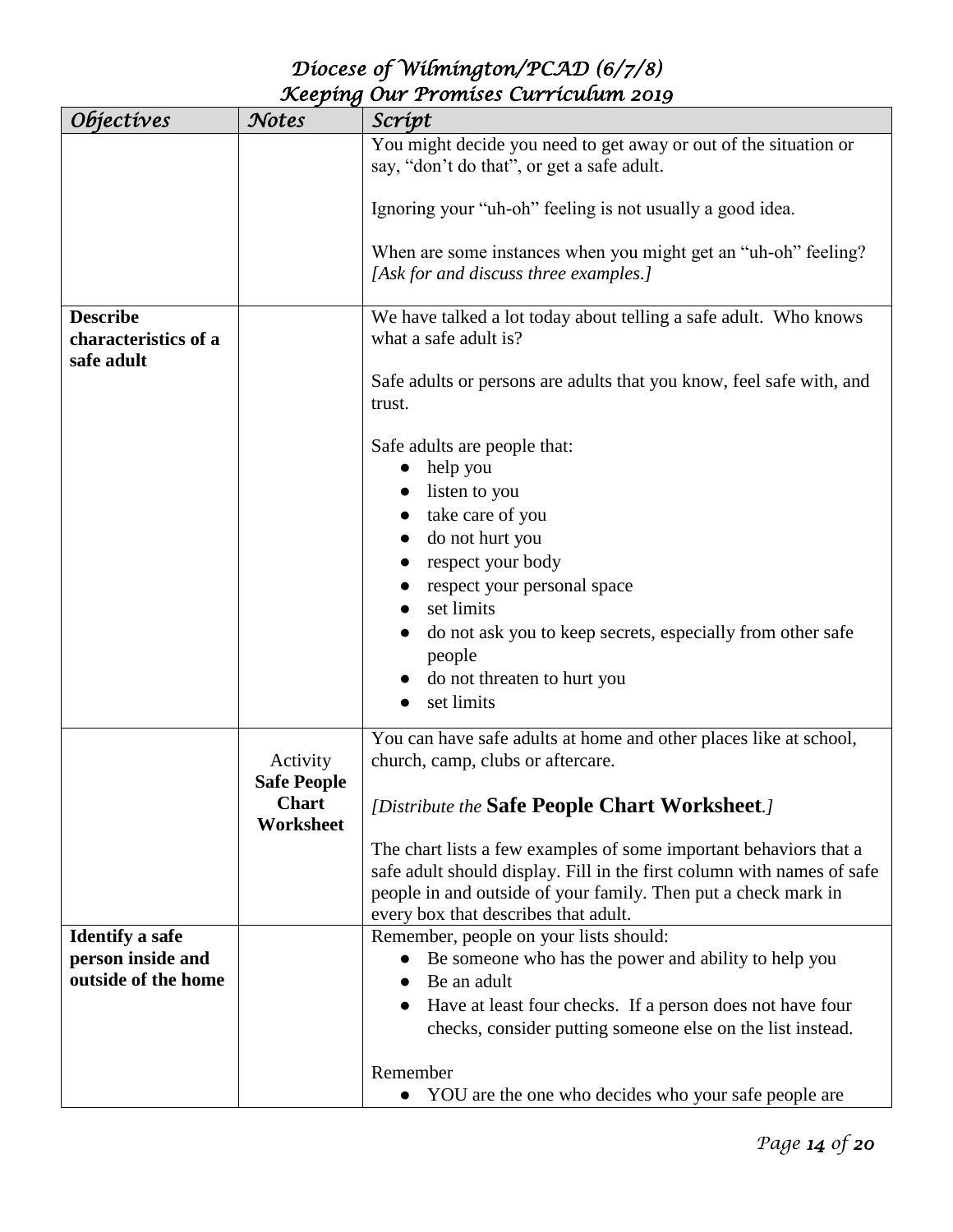| <i><b>Objectives</b></i> | Notes | Scrípt                                                                                                                                                                                                                                                                                          |
|--------------------------|-------|-------------------------------------------------------------------------------------------------------------------------------------------------------------------------------------------------------------------------------------------------------------------------------------------------|
|                          |       | No one can tell you who goes on your list                                                                                                                                                                                                                                                       |
|                          |       | [Share and discuss Safe People Chart Worksheet as a<br>group.]<br>It is okay for your safe people to change.                                                                                                                                                                                    |
|                          |       | Your list may change because someone on it may move away or<br>you just do not have the same relationship. It does not mean that<br>person is not a good person, it just means that person is not<br>available to talk to and help you, or your relationship has changed.                       |
|                          |       | Your list might change because someone does something that<br>makes you feel scared, unsafe or uncomfortable.                                                                                                                                                                                   |
|                          |       | It is okay and important for you to go to another safe person and let<br>them know why you no longer want that first person on your safe<br>people list.                                                                                                                                        |
|                          |       | If someone does not make you feel safe or does something to hurt<br>your body, it is okay for you to take them off your safe person list.<br>It does not matter what their relationship is to you.                                                                                              |
|                          |       | Let's pretend you have your soccer coach on your list. He has been<br>your coach for two years and you spend a lot of time with him.<br>Let's also pretend that you live with your Mom. You and your mom<br>really like him.                                                                    |
|                          |       | Your coach picks you up for practice and drops you off sometimes<br>when your mom works late. But lately he has been different. He<br>asks you to stay after all the other players have left to practice more.<br>He says you have real potential and wants to help you develop your<br>skills. |
|                          |       | Since your mom works late he often takes you to dinner. He always<br>says not to tell your mom because she will feel bad that the coach is<br>paying for dinner and he does not want her to feel that way. He<br>likes spending time with you and is happy to do it.                            |
|                          |       | Because you are spending so much time together, he also knows<br>you really want to play a new online game that everyone is playing<br>but your mom will not let you. The last time you were together,<br>you ate dinner at his house, and he let you play the game on his<br>computer.         |
|                          |       | What do you think?<br>Is your coach being a safe person?                                                                                                                                                                                                                                        |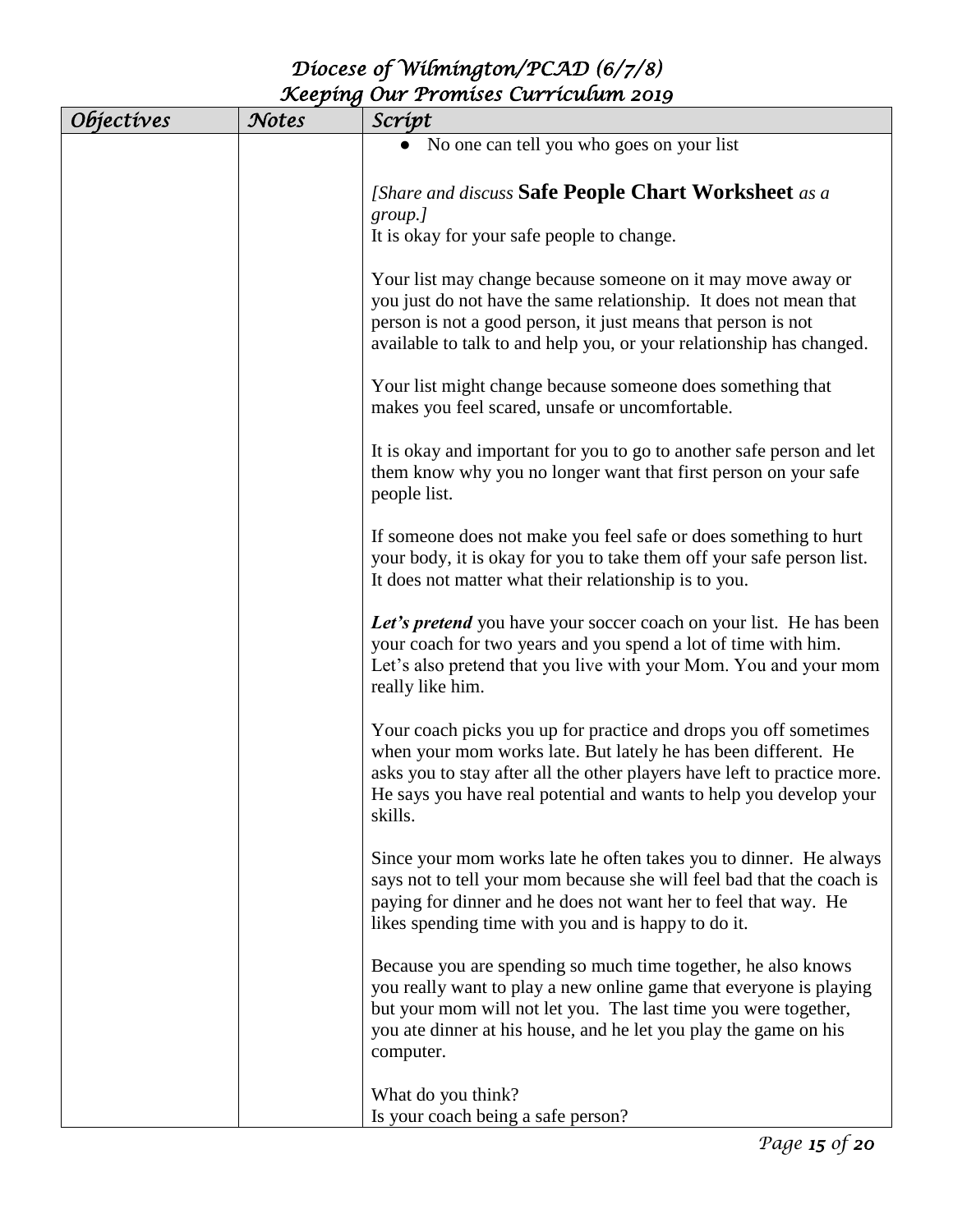| <i><b>Objectives</b></i> | Notes | Scrípt                                                                                                                                                                                                                                                                                                                                                                                    |
|--------------------------|-------|-------------------------------------------------------------------------------------------------------------------------------------------------------------------------------------------------------------------------------------------------------------------------------------------------------------------------------------------------------------------------------------------|
|                          |       | What are some things that do not seem like safe people behavior?                                                                                                                                                                                                                                                                                                                          |
|                          |       | [Take answers, and include the following:]<br>Asks you to keep secrets from your mom<br>Lets you play a game your mom does not want you to<br>Eating dinner at his house instead of a restaurant]                                                                                                                                                                                         |
|                          |       | What should you do? Should you take him off your safe people<br>list? [Answers may vary. Let children agree/disagree with each<br>other.]                                                                                                                                                                                                                                                 |
|                          |       | So, let's continue the story. These things make you feel a little<br>weird. You mention to your mom that you would prefer she picks<br>you up from practice from now on. You tell your mom that her you<br>miss her and want her there. She says she's sorry, but she must<br>work and you coach is a super guy. She says, "We are lucky he can<br>give us so much support!"              |
|                          |       | Today when he was bringing you home he told you how much he<br>likes spending time with you and that you are his favorite and star<br>player. He asks if you would like to go away with him to a soccer<br>tournament in Maryland. Just the two of you because you are the<br>star. You say, "Yes, of course, how awesome!" He is very excited,<br>hugs you and starts to rub your thigh. |
|                          |       | What do you think now?<br>Is your coach being a safe person?<br>What are some things that do not seem like safe people behavior?<br>Should he stay on your list?<br>What should you do?                                                                                                                                                                                                   |
|                          |       | [Review all the "red flag" behaviors - highlighting that he is still<br>nice, helpful, and fun.<br>Asks you to keep secrets from your mom<br>Lets you play a game that your mom does not allow<br>Invited just you to go with him to a tournament in Maryland<br>Hugs you and rubs your thigh]                                                                                            |
|                          |       | It is important to know and understand that we must look at all<br>behaviors when making decisions about our safe people because<br>often times people are nice and fun, but they do things that are not<br>safe.                                                                                                                                                                         |
|                          |       | What do you think you should do if you were in this situation?                                                                                                                                                                                                                                                                                                                            |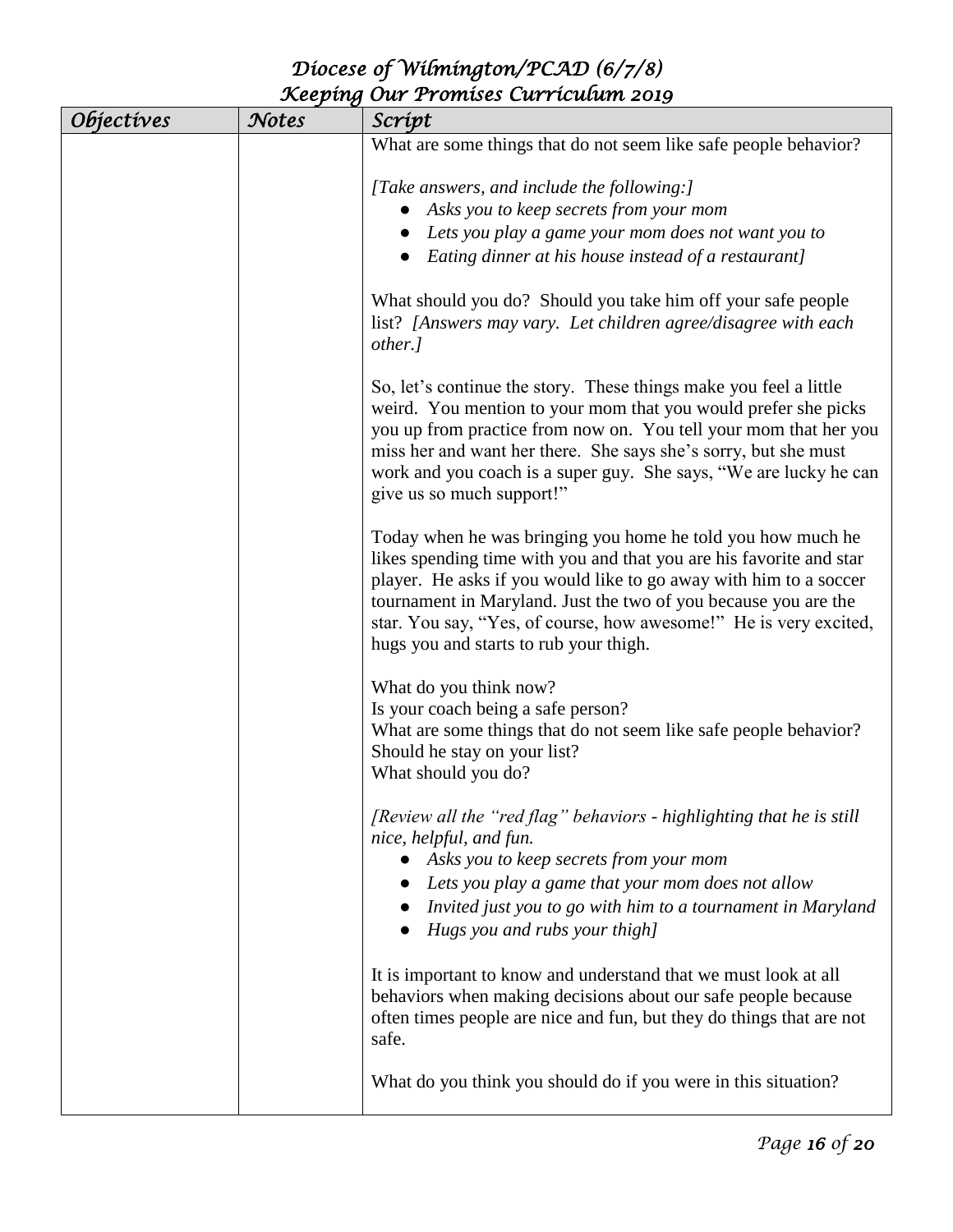| <i><b>Objectives</b></i> | Notes               | Scrípt                                                                                                                                                                                                                                                                                                                     |
|--------------------------|---------------------|----------------------------------------------------------------------------------------------------------------------------------------------------------------------------------------------------------------------------------------------------------------------------------------------------------------------------|
|                          |                     | [Take answers. Discuss option of trying to persuade mom one more<br>time or going to another safe adult.]*                                                                                                                                                                                                                 |
|                          |                     | Remember YOU are the one who decides who your safe people are.<br>Sometimes other safe people do not know what is going on and<br>might tell you someone is safe when you know they are not. It is<br>important to clearly explain what someone is doing that is unsafe to<br>your safe adult so that person can help you. |
|                          |                     | I am wondering what you would say in this situation.                                                                                                                                                                                                                                                                       |
|                          |                     | How would you tell a safe adult about this situation with the soccer<br>coach?                                                                                                                                                                                                                                             |
|                          |                     | [After taking answers, highlight the following important points that<br>should be told to your safe adult]:                                                                                                                                                                                                                |
|                          |                     | Tell who the person is<br>Tell what that person is doing exactly<br>$\bullet$                                                                                                                                                                                                                                              |
|                          |                     | Asked you to keep secrets from your mom<br>$\circ$                                                                                                                                                                                                                                                                         |
|                          |                     | Let you play a game that your mom does not<br>O<br>allow                                                                                                                                                                                                                                                                   |
|                          |                     | Invited you to go with him to a tournament in<br>O<br>Maryland                                                                                                                                                                                                                                                             |
|                          |                     | Hugged you and rubbed your thigh<br>O                                                                                                                                                                                                                                                                                      |
|                          |                     |                                                                                                                                                                                                                                                                                                                            |
|                          |                     | Let's role play now.<br>Pretend that I am your safe adult. How would you tell me about<br>your soccer coach?                                                                                                                                                                                                               |
|                          | <b>Role Playing</b> | [Be sure to do the following:                                                                                                                                                                                                                                                                                              |
|                          |                     | Give the young person your complete attention                                                                                                                                                                                                                                                                              |
|                          |                     | Thank the young person for telling you.                                                                                                                                                                                                                                                                                    |
|                          |                     | Tell the young person he or she is brave, you are proud of<br>him or her.                                                                                                                                                                                                                                                  |
|                          |                     | Say you are sorry this happened. "Your coach is doing<br>things that are not okay."                                                                                                                                                                                                                                        |
|                          |                     | Say, "You did the right thing by telling."                                                                                                                                                                                                                                                                                 |
|                          |                     | Tell the young person, "I have to tell someone else so we<br>can help you."                                                                                                                                                                                                                                                |
|                          |                     | Do not make promises.                                                                                                                                                                                                                                                                                                      |
|                          |                     | Do not ask leading questions.]                                                                                                                                                                                                                                                                                             |
|                          |                     | What would happen if the safe adult you told did not believe you or<br>told you to keep it a secret?                                                                                                                                                                                                                       |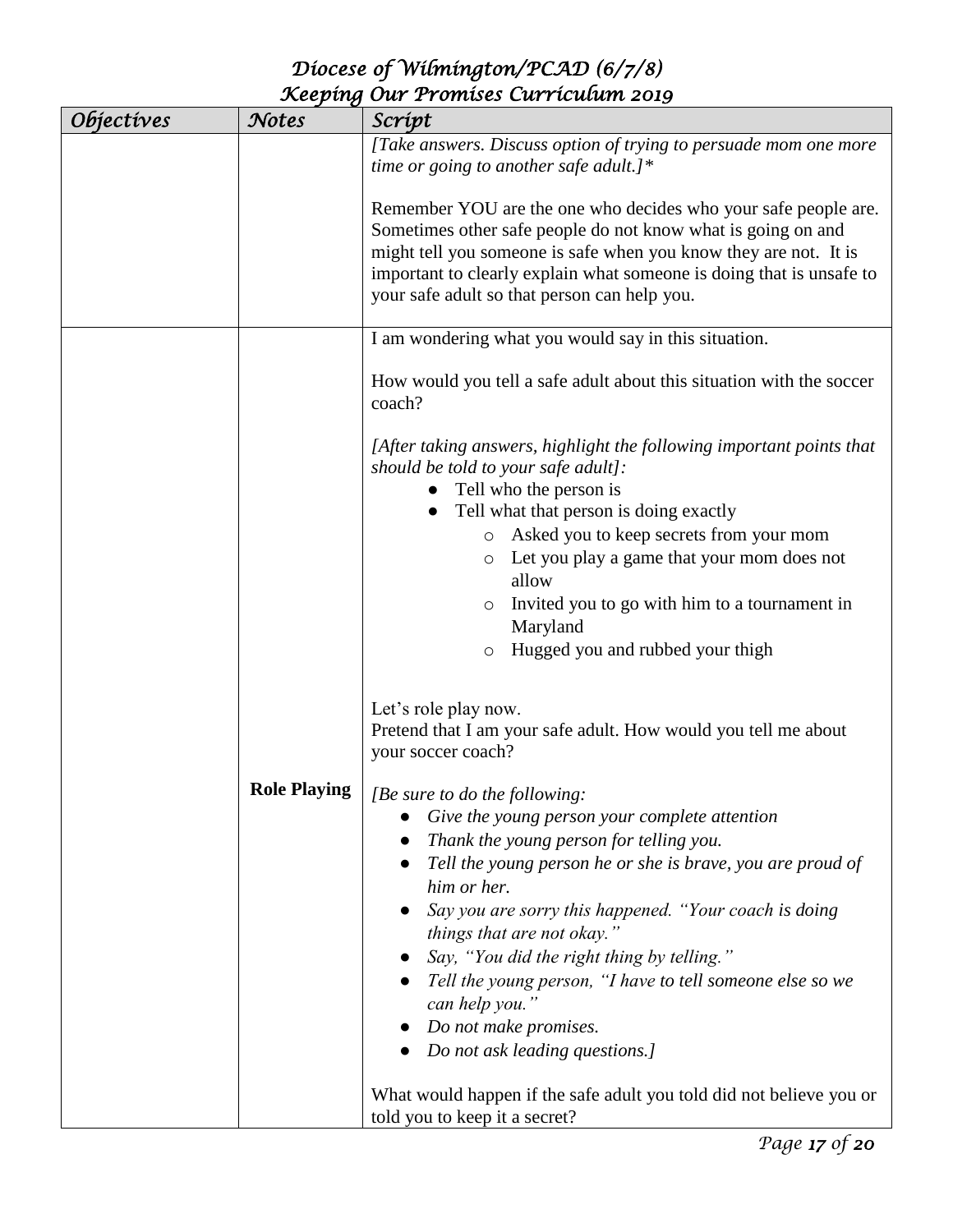| <i><b>Objectives</b></i> | Notes | Script                                                                                                                                                                                                                                                                                                                                                                                 |
|--------------------------|-------|----------------------------------------------------------------------------------------------------------------------------------------------------------------------------------------------------------------------------------------------------------------------------------------------------------------------------------------------------------------------------------------|
|                          |       | For example, that person might say, "No, you must be mistaken!<br>Coach would never do that! He is loved by all his players!"                                                                                                                                                                                                                                                          |
|                          |       | <b>Or</b>                                                                                                                                                                                                                                                                                                                                                                              |
|                          |       | "I'm sorry but this is your opportunity for a scholarship to college.<br>We cannot ruin this. We cannot tell anyone what is happening. I<br>will just make sure you are not alone with him anymore."                                                                                                                                                                                   |
|                          |       | What should you do?                                                                                                                                                                                                                                                                                                                                                                    |
|                          |       | You have to tell another adult. I know it might be very hard, but it's<br>important to tell another safe adult on your list.                                                                                                                                                                                                                                                           |
|                          |       | Why do you need to do this? Because:<br>you need help and protection.<br>your coach needs help, too.                                                                                                                                                                                                                                                                                   |
|                          |       | Remember, sometimes adults do not know what to do, too! If you<br>go to a safe adult and he or she does not believe you or help you, it<br>is important to tell another safe adult. Sometimes adults do not<br>always know the answer. It does not mean they are bad people. It<br>just means that you need to tell another safe adult and keep telling<br>until someone can help you. |
|                          |       | Sometimes young people want to know why someone would hurt a<br>child in the ways we have talked about today.                                                                                                                                                                                                                                                                          |
|                          |       | This is a great question.                                                                                                                                                                                                                                                                                                                                                              |
|                          |       | Adults do not always know what is right or what to do in every<br>situation. Some adults have trouble expressing their emotions, like<br>anger, appropriately. People who hurt children need help to learn<br>how to stop doing what they are doing.                                                                                                                                   |
|                          |       | Let's talk for a minute about unsafe people. What do they look<br>like? [Answers will vary. Focus on: They look like everyday<br>people.]                                                                                                                                                                                                                                              |
|                          |       | People who hurt children do not always look creepy, weird or mean.<br>They often look and act nice, they are not hurtful all the time.                                                                                                                                                                                                                                                 |
|                          |       | Unsafe people can be girls or boys, men, and women. For example,<br>the soccer coach was a man in our story, but it could have been a<br>woman. It could have been an older teen who assists the coach.<br>Offenders hurt both boys and girls.                                                                                                                                         |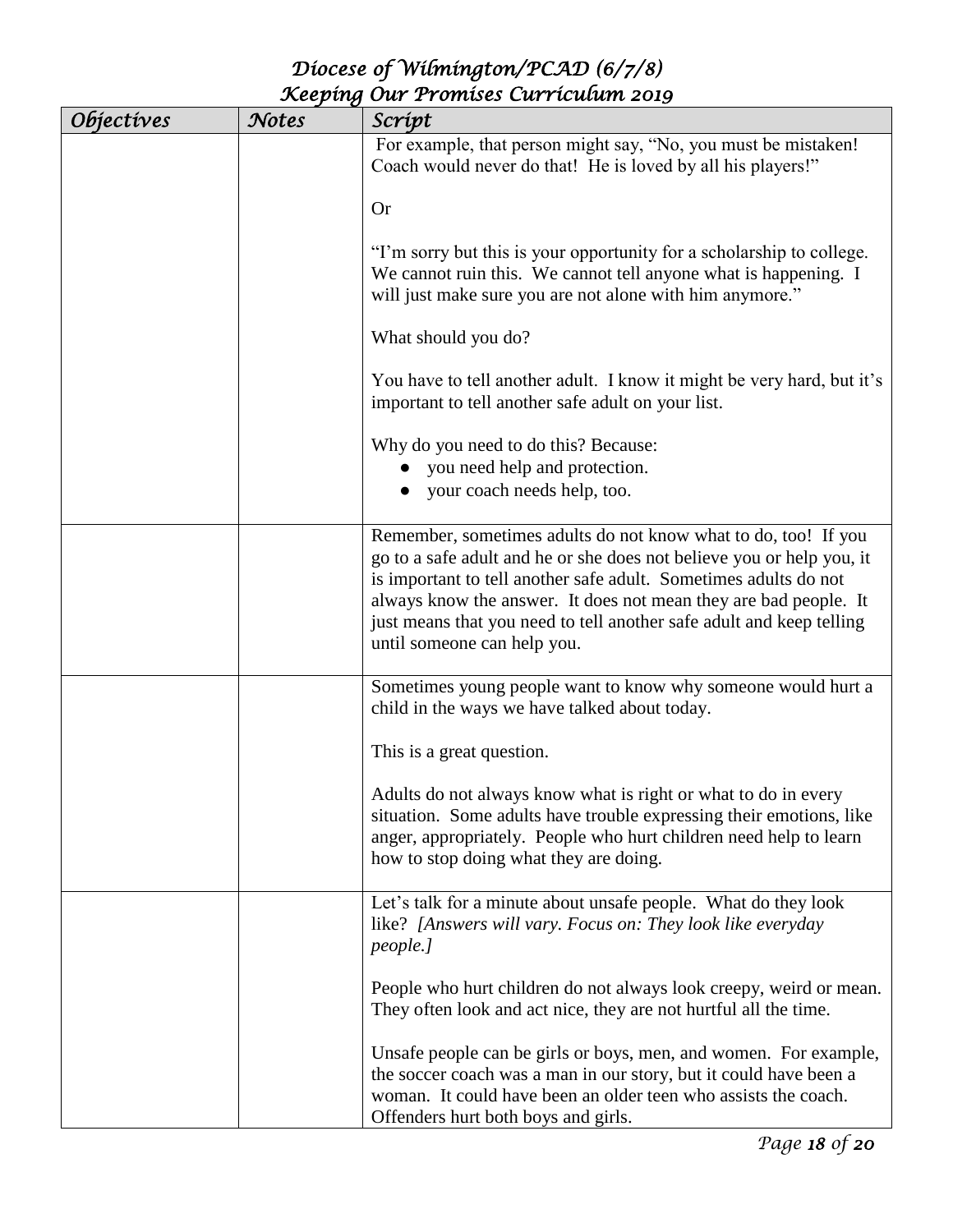| <i><b>Objectives</b></i> | Notes                                                                                                                                | Scrípt                                                                                                                                                                                                                                                             |
|--------------------------|--------------------------------------------------------------------------------------------------------------------------------------|--------------------------------------------------------------------------------------------------------------------------------------------------------------------------------------------------------------------------------------------------------------------|
|                          |                                                                                                                                      | If a man sexually abuses a boy or a woman sexually abuses a girl, it<br>does not mean that child is gay. In most cases, the offender chose<br>the child because of opportunity not because of his or her gender.                                                   |
|                          |                                                                                                                                      | Remember to tell a safe adult:<br>if someone is being hurt.<br>if you are being hurt.<br>if someone wants you to keep a bad secret.<br>anything about secret touches.                                                                                              |
|                          |                                                                                                                                      | If someone gives you a secret touch, asks you to give them a secret<br>touch, or even talks about secret touches, it is time to tell someone!                                                                                                                      |
|                          |                                                                                                                                      | You have just heard a lot of information. Some of you may know<br>someone who has suffered from one of the four types of abuse that<br>we have talked about, and it may have even been you.                                                                        |
|                          |                                                                                                                                      | You are probably wondering, what do I do now, or what do I tell<br>my friend? Let's be very clear.                                                                                                                                                                 |
|                          | ╉                                                                                                                                    | God wants you to be able to handle this, to get help, and learn what<br>to do to heal, forgive, and to be at peace.                                                                                                                                                |
|                          |                                                                                                                                      | Our faith teaches us about forgiveness.                                                                                                                                                                                                                            |
|                          |                                                                                                                                      | Forgiveness is about letting go of the pain, and letting God handle<br>the justice part of it.                                                                                                                                                                     |
|                          |                                                                                                                                      | It is not that you forget what happened, or that you have to be okay<br>with what happened. It is not okay. It is never okay.                                                                                                                                      |
|                          |                                                                                                                                      | It is that you give your pain to God and not permit yourself to carry<br>the burden of the pain anymore. It is saying, "God, I know who I<br>am, and I know you love me. Those hurtful actions are not my<br>fault, and they do not change who I am in your eyes." |
|                          | Forgiveness is very hard work and it can take a long time, but we<br>know if we ask God for help, we will get the help that we need. |                                                                                                                                                                                                                                                                    |
|                          |                                                                                                                                      | But, the starting point is making sure that the safe people who can<br>help us are told about it. Sometimes you may have to go to another<br>safe person to make sure that you are heard, just like we learned<br>about.                                           |
|                          |                                                                                                                                      | Even after having been tortured and nailed to the cross, Jesus asked<br>God to forgive the people who had done this to Him because He                                                                                                                              |